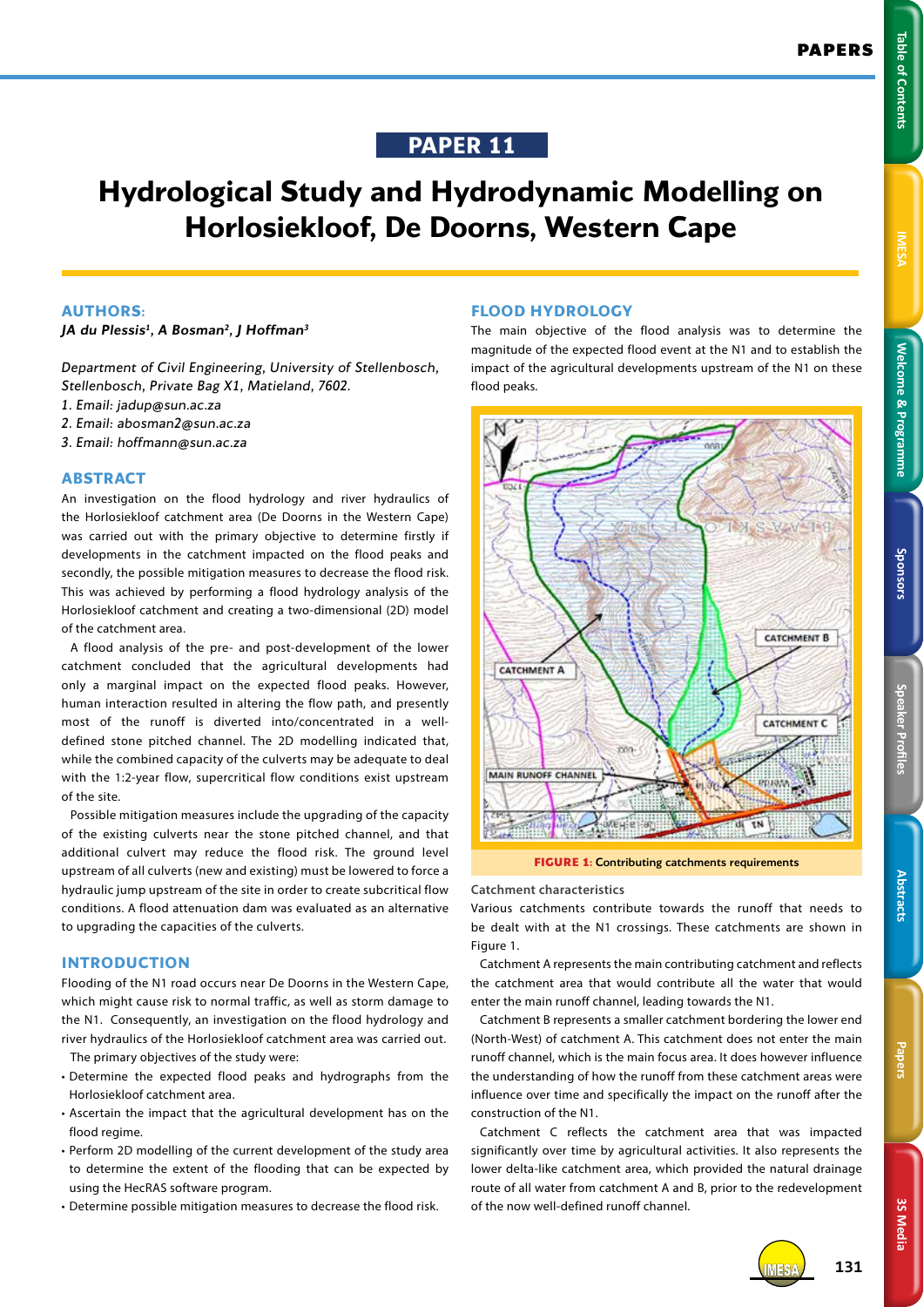**DADEDS** 



| <b>TABLE 1: Catchment characteristics</b> |                           |                               |                                                      |                                            |  |  |  |  |
|-------------------------------------------|---------------------------|-------------------------------|------------------------------------------------------|--------------------------------------------|--|--|--|--|
| Catchment                                 | Catchment<br>Area $(km2)$ | Longest Water-<br>course (km) | <b>Average Water</b><br><b>Course Slope</b><br>(m/m) | Time of<br><b>Concentration</b><br>(hours) |  |  |  |  |
| A                                         | 4.685                     | 5.965                         | 0.256                                                | 0.44                                       |  |  |  |  |
| R                                         | 0.477                     | 1.315                         | 0.281                                                | 0.13                                       |  |  |  |  |
| C                                         | 0.569                     | 1.294                         | 0.083                                                | 0.21                                       |  |  |  |  |
| Full Area<br>$(A+B+C)$                    | 5.731                     | 7.423<br>(7.259)              | 0.231<br>(0.235)                                     | 0.55<br>(0.53)                             |  |  |  |  |

The catchment information required by the various flood determination methods are shown in Table 1.

The catchment characteristic values for the full catchment (A+B+C) area shown in brackets in Table 1, represent pre-development values (before the N1 was constructed) and they do differ slightly from the present day situation due to the man-made influences on the runoff path of the stormwater from the catchment area.

#### **Rainfall**

Only rainfall data from two monthly rainfall stations were available i.e. De Doorns (NIWW) and Hexvalley PP. De Doorns (NIWW) had a 40 year record length with a Mean Annual Precipitation (MAP) of 311 mm, while Hexvalley had a 9 year record length with a MAP of 406 mm.

No short duration data was available for the catchment. Moreover, since the time of concentration (Tc) for the different catchments to be analysed is less than 1 hour, the design rainfall required for the flood calculations were based on the storm rainfall data as proposed by the software application developed by Smithers and Schulze (2000). Based on this software application, the short duration catchment rainfall, calculated using a Thiessens polygon approach, are shown in Table 2 for catchment A and the full catchment.

| <b>TABLE 2: Smithers storm rainfall in mm</b> |                          |                                    |      |      |      |      |      |  |  |
|-----------------------------------------------|--------------------------|------------------------------------|------|------|------|------|------|--|--|
| <b>Catchment</b>                              | <b>Storm</b><br>duration | Recurrence interval of storm event |      |      |      |      |      |  |  |
|                                               |                          | $\overline{2}$                     | 5    | 10   | 20   | 50   | 100  |  |  |
| A                                             | 15 <sub>m</sub>          | 16.8                               | 21.8 | 25.1 | 28.2 | 32.3 | 35.3 |  |  |
|                                               | 30 <sub>m</sub>          | 23.6                               | 30.8 | 35.5 | 39.9 | 45.7 | 50.0 |  |  |
|                                               | 45 m                     | 29.0                               | 37.8 | 43.6 | 49.1 | 56.2 | 61.5 |  |  |
|                                               | 1 <sub>h</sub>           | 33.7                               | 43.9 | 50.6 | 57.0 | 65.3 | 71.4 |  |  |
| Full                                          | 15 <sub>m</sub>          | 17.0                               | 22.1 | 25.5 | 28.6 | 32.8 | 35.8 |  |  |
|                                               | 30 m                     | 23.5                               | 30.6 | 35.3 | 39.7 | 45.4 | 49.6 |  |  |
|                                               | 45 m                     | 28.6                               | 37.2 | 42.9 | 48.3 | 55.2 | 60.3 |  |  |
|                                               | 1 <sub>h</sub>           | 32.9                               | 42.9 | 49.4 | 55.6 | 63.6 | 69.5 |  |  |

|                            | <b>TABLE 3: Station H2H005: Flood calculation: Q <math>(m^3/s)</math></b> |     |      |      |      |       |  |  |
|----------------------------|---------------------------------------------------------------------------|-----|------|------|------|-------|--|--|
| Methodology                | Recurrence interval: T(a)                                                 |     |      |      |      |       |  |  |
|                            | 1:2                                                                       | 1:5 | 1:10 | 1:20 | 1:50 | 1:100 |  |  |
| Probabilistic<br>approach  | 8                                                                         | 11  | 14   | 16   | 19   | 23    |  |  |
| Rational:<br>Smithers MAP  | 37                                                                        | 51  | 62   | 74   | 89   | 102   |  |  |
| Rational:<br>De Doorns MAP | 27                                                                        | 38  | 46   | 55   | 66   | 76    |  |  |

#### **Flood frequency analysis**

Three methods were used in calculating the flood peaks of the different catchments under evaluation, i.e the Rational, SCS-SA and SDF methodology.

#### **Rational method**

This is the most used method in South Africa and the Horlosiekloof catchment size falls well within the application range of the Rational method. The method depends on the MAP to guide the selection of the runoff coefficients used in the method and was developed with a coaxial diagram, using MAP

to determine storm rainfall (Van Dijk, Van Vuuren & Smithers 2015). The MAP at De Doorns and Hexvalley are 311 mm and 406 mm respectively. These values were used as indicative values for the catchment in the Rational method, to determine the runoff coefficients.

The critical MAP ranges for the selection of appropriate runoff coefficients within the Rational method is categorised in three groups i.e.: below 600 mm/a, between 600 and 900 mm/a and above 900 mm/a. The software application (Smithers and Schulze 2000) used to calculate the storm rainfall can also provide the MAP values. These values were however suspiciously high. To verify the selection of appropriate runoff coefficients using the catchment MAP, the closes available river flow station's annual maximum peak flow series (AMS) were analysed, using a probabilistic approach.

The closes available river flow station is the Rooi Elskloof flow station (H2H005), situated just north to the Horlosiekloof catchment. While it is recognised that this catchment might receive different storm rainfall than the Horlosiekloof catchment, the general catchment characteristics in terms of slope and vegetation were judged to be able to produce similar runoff coefficients as what can be expected from the Horlosiekloof catchment. The following procedure was followed to verify the MAP values:

- Do a probabilistic analysis of the AMS of river flow station H2H005 and determine the flood peaks for the 1:2 to 1:100 year recurrence interval (RI).
- Calculate the Rooi Elskloof (H2H005) catchment MAP and design rainfall using the software application.
- Apply the Rational method to calculate the 1:2 to 1:100 year RI flood peaks.
- Compare the results with the results obtained with the probabilistic approach.
- Change the MAP category and determine the impact of a different MAP category on the associated runoff coefficients.
- Based on this finding, determine the most likely MAP category to be used to provide realistic flood peak results for the H2H005 catchment and assume that the same MAP category can be used for the Horlosiekloof catchment.

The procedure above confirmed that, using the software application to calculate the catchment MAP, produce flood peaks that overestimate the flood peak values compared to the probabilistic approach. The selection of runoff coefficients associated with a catchment MAP values below 600 mm/a provided results, when using the Rational method, which was deemed more appropriate if compared with the results obtained from the analysis of the observed AMS, than using a MAP category of more than 600 mm/a as suggested by the software for the H2H005 catchment. Following this observation, it was assumed to be also applicable to the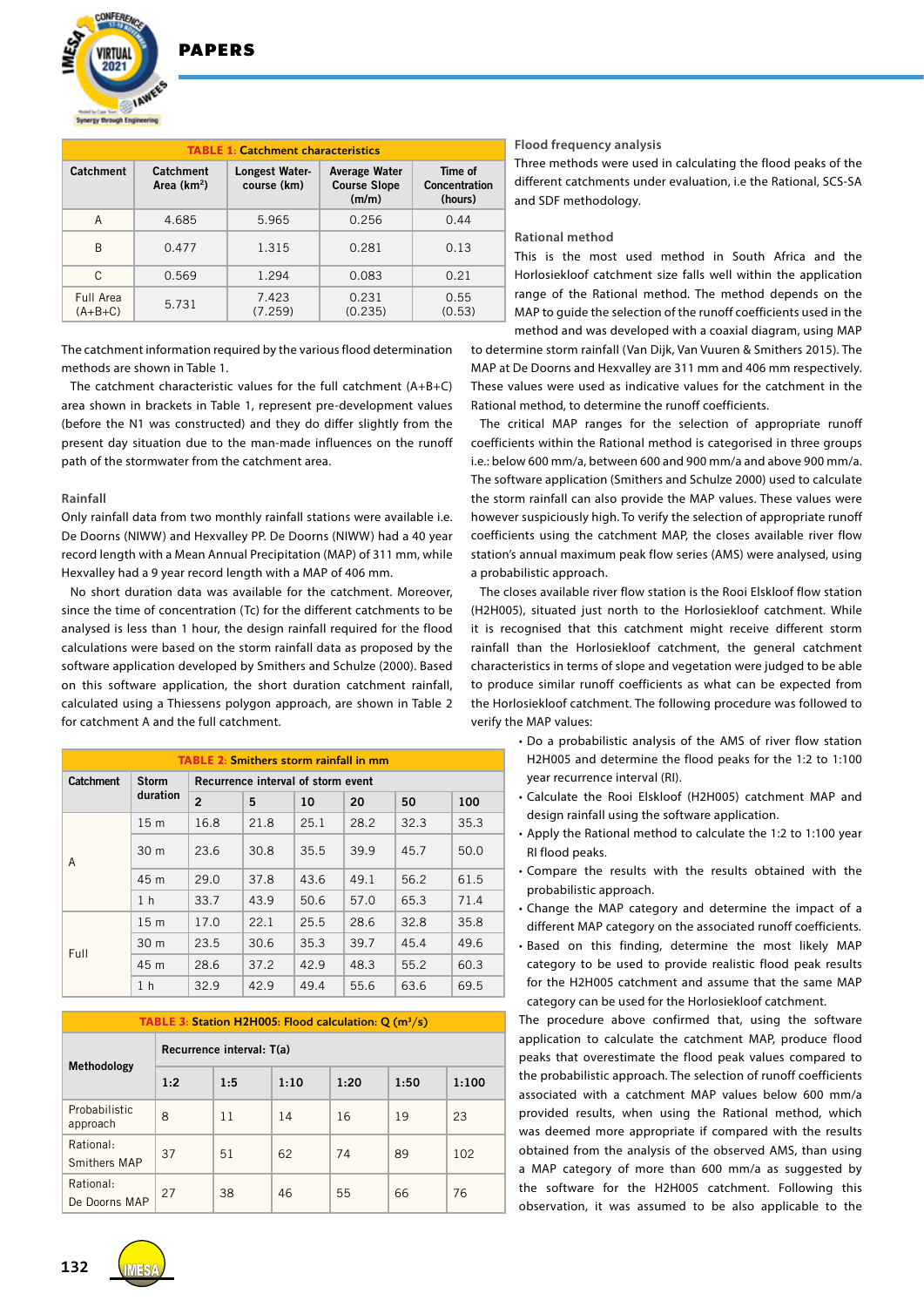Horlosiekloof catchment areas and runoff coefficients associated with a catchment MAP of 600 mm/a or less was used in all further analysis.

The results of the three different methods for the flood calculation for station H2H005 are summarised in Table 3.

**Rational method: Flood peaks before and after development of N1** 

The N1 road was developed along its present alignment between 1942 and 1962 and the catchment area upstream of the N1 was at the time undeveloped and consists of natural vegetation.

It is therefore reasonable to assume that the storm water drainage along the N1 was designed, using runoff coefficients associated with an undeveloped catchment. The storm rainfall used for the design was in all probability also those values obtained from the old coaxial diagrams (Van Dijk, Van Vuuren & Smithers 2015). For a comparison between a pre- and post-N1 scenario, the catchment characteristics for the full catchment as highlighted in Table 1 (values in brackets) were used in conjunction with the storm rainfall from the coaxial diagrams to calculate the flood peaks for different return periods. A MAP of less than 600 mm/a was again assumed for the selection of the runoff coefficients.

For the post-N1 scenario, the delta discharge drainage area was considered as almost fully developed. The Rational method was again applied with the corresponding new runoff coefficients, using the same coaxial diagram-based storm rainfall and catchment characteristics from Table 1.

In evaluating the results presented in Table 4, it is clear that the development of the delta discharge drainage area did not have any impact on the flood peaks. This is due to a very small percentage of area developed, while the runoff path (longest water course) was artificially lengthened at the same time.

| <b>TABLE 4: Sational method: Pre &amp; Post – N1 flood peaks <math>(m^3/s)</math></b> |                           |     |      |      |      |       |  |
|---------------------------------------------------------------------------------------|---------------------------|-----|------|------|------|-------|--|
|                                                                                       | Recurrence interval: T(a) |     |      |      |      |       |  |
| Methodology                                                                           | 1:2                       | 1:5 | 1:10 | 1:20 | 1:50 | 1:100 |  |
| Rational:<br>$Pre-N1$                                                                 | 15                        | 22  | 29   | 39   | 53   | 68    |  |
| Rational:<br>Post-N1                                                                  | 15                        | 22  | 29   | 38   | 53   | 68    |  |

**Rational method: Present day flood peaks** 

For the calculation of the present day flood peaks to be dealt with, given the problems experience at the N1, two factors need to be considered:

- Improved storm rainfall is available through the software application, and
- a newly defined catchment exists as a result of the well-defined man-made runoff channel, which only deals with the runoff from catchment A (see Figure 1). The water from catchment B does not enter this channel, but also need to pass underneath the N1.

The present-day flood peak calculations using the catchment characteristics for catchment A and the storm rainfall from the software application and runoff coefficients associated with a MAP less than 600 mm/a is presented in Table 5.

It is clear that there is only a marginally difference in the flood peaks if the full catchments are used as opposed to only using catchment A, which is the only catchment producing runoff that flows in the manmade runoff channel.

# **TABLE 5:** Rational method: Present day floods (m3 /s) **Methodology Recurrence interval: T(a) 1:2 1:5 1:10 1:20 1:50 1:100** Rational: Catchment A:  $\frac{1}{20}$   $\frac{1}{20}$   $\frac{1}{20}$   $\frac{1}{20}$   $\frac{1}{20}$   $\frac{1}{20}$   $\frac{1}{20}$   $\frac{1}{20}$   $\frac{1}{20}$   $\frac{1}{20}$   $\frac{1}{20}$   $\frac{1}{20}$   $\frac{1}{20}$   $\frac{1}{20}$   $\frac{1}{20}$   $\frac{1}{20}$   $\frac{1}{20}$   $\frac{1}{20}$   $\frac{1}{20}$   $\frac{1}{20}$  Rational: Full Rational: Full<br>Catchment: present day  $\begin{array}{|c|c|c|c|c|}\n 27 & 38 & 46 & 55 & 66 & 76\n\end{array}$

| <b>TABLE 6: Summary: Catchment A: Present day flood peaks <math>(m^3/s)</math></b> |             |                           |     |      |      |      |       |  |
|------------------------------------------------------------------------------------|-------------|---------------------------|-----|------|------|------|-------|--|
|                                                                                    | Methodology | Recurrence interval: T(a) |     |      |      |      |       |  |
|                                                                                    |             | 1:2                       | 1:5 | 1:10 | 1:20 | 1:50 | 1:100 |  |
|                                                                                    | Rational    | 25                        | 34  | 42   | 50   | 60   | 70    |  |
|                                                                                    | SCS-SA      | 26                        | 46  | 62   | 81   | 107  | 131   |  |
|                                                                                    | <b>SDF</b>  |                           | 26  | 39   | 53   | 73   | 90    |  |

#### **SCS-SA method**

The SCS-SA methodology is specifically adapted to suit South African conditions and is suitable for small catchment taking different development zones within one catchment area into consideration. Given the simplicity of the specific catchment, it was necessary to identify only two different homogenous development zones, reflected as curve numbers (CN). One zone, representing 37% of catchment A's area, was considered to have a high runoff potential ( $CN = 84$ ) which was associated with the steep mountain slopes, while the second area, representing 63% of catchment A's area, was considered to have a lower runoff potential (CN= 80).

The storm rainfall that is used with the SCS-SA method is based on a 1-day storm rainfall event which can be obtained from either the SCS-SA own dataset, the TR102 dataset or a user defined 1 day storm rainfall analysis. The first approach (using the SCS-SA dataset), which is similar to the software applications storm rainfall data, provided results way in excess of the results obtained with the Rational and SDF methods. It was therefore decided to use the 1-day storm rainfall as provided in TR102. This approach provided results comparable to the other two alternatives approaches used.

#### **SDF method**

The SDF methodology is the most recent developed flood determination methodology in South Africa, developed specifically to allow for less engineering judgement in the application process of the methodology. The method makes use of a pre-selected SDF basin (Basin 18 in this case) and calibration coefficients. Some serious shortfalls have been identified in recent research (Gericke and Du Plessis 2012) with the development of the runoff coefficients and a need for the re-calibration of some of the coefficients used in the method was highlighted. The method is however simple to apply and is always used as a benchmark value for road drainage designs.

#### **Summary of flood peaks**

With the focus on the problems experienced with the runoff in the well-defined runoff channel when it reaches the N1, the results of the different flood determination methods for only catchment A, are presented in Table 6.

The three approaches used to calculate the expected flood peaks to be dealt with in the main runoff channel provide reasonable similar results, with the Rational method providing reasonable results for



IMESA **133**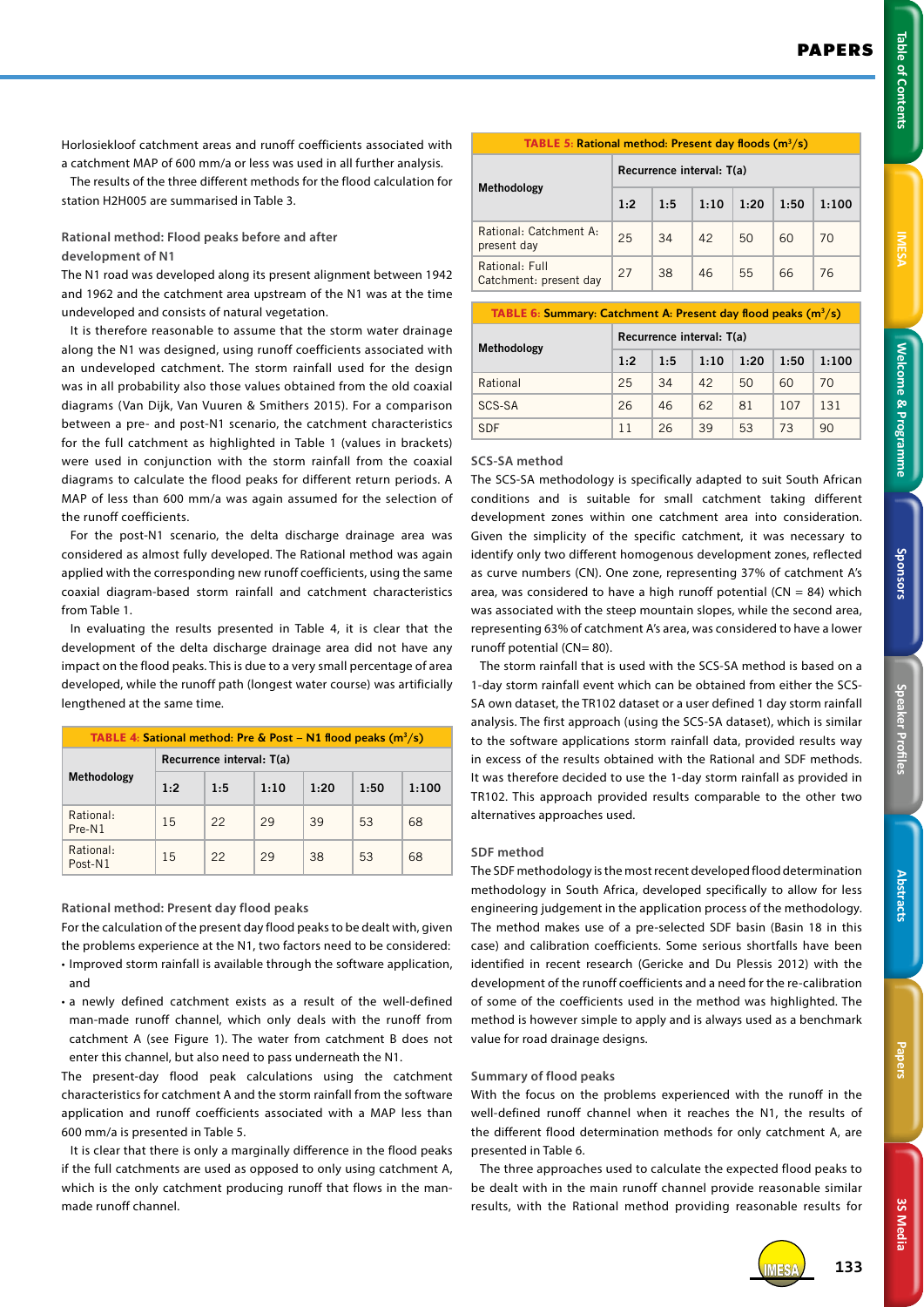

the smaller return periods and slightly lower values for the higher return periods. It was therefore decided to use the results from the Rational method as representative of the Horlosiekloof catchment in all further analysis.

### **RIVER HYDRAULICS**

#### **Hydrodynamic Model Setup**

A detailed 2D hydrodynamic modelling (HecRAS 5.0.3. (Brunner 2016)) simulation was conducted on the catchment.

A LIDAR Survey was carried out by aircraft to cover the area and 1 m interval contour lines were made available for the modelling. The topographical survey data on a grid of 2 x 2 m was read into the model to create the model bathymetry.

The hydraulic roughness was specified in the model to compensate for the effects of vegetation and a Manning n-value of 0.055 was used (Chadwick et al. 2013). The N1 road, crossing the study area, was also included with the culverts.

The upstream boundary of the model is located at the start of the gorge, while the downstream boundary was placed several hundred meters (on average) downstream of the study area so that the downstream boundary does not affect the main model domain and flow patterns. At the upstream inflow boundary, a typical flow hydrograph shape was specified for the various recurrence interval floods. At the downstream boundary, normal flow depth was specified. The model simulates the hydrodynamics in a fully hydrodynamic mode, with time steps of the unsteady simulation typically less than 1 second.

#### **Culvert Discharge Capacities**

The total combined discharge capacity of the existing culverts is 30.7 m<sup>3</sup>/s, which is only marginally greater than the 2-year peak flood of 27 m<sup>3</sup>/s (for full catchment). The 2-year flood peak of 25 m<sup>3</sup>/s associated with the flow from catchment A, following the well-defined man-made flow path, is slightly less than the calculated culvert capacities.

The modelling indicated that, while the combined capacity of the culverts may be adequate to deal with the 1:2-year flow, supercritical flow conditions exist upstream of the N1 due to the steep flow path slope. Supercritical oncoming flow must be allowed to pass through the culverts virtually undisturbed (Rooseboom & Van Vuuren 2015), otherwise considerable damming would occur upstream of the N1, that would flood the road surface.



**FIGURE 2:** Simulated study area flow depths (m) at peak of the 20-year flood  $(50 \text{ m}^3/\text{s})$ 



**FIGURE 3:** Simulated study area flow velocities (m/s) at peak of the 20-year flood  $(50 \text{ m}^3/\text{s})$ 

**Simulation results on current development**

The simulation results for the 20-year flood (current scenario) are illustrated in Figure 2 and Figure 3. The simulated flow depths are shown in Figure 2. The maximum flow depth just upstream of the N1 is 1.2 m and is caused by the road as an obstruction across the floodplain. Spillage occurs over the road to a maximum flow depth of 0.4 m. The damming causes flooding upstream of the road over a distance for about 1.8 km along the N1, and spillage over the N1 over a distance of approximately 700 m.

The simulation results indicate that most of the storm runoff flows down the catchment along and near the man-made channel as seen in Figure 2. The limited capacity of the waterway underneath the N1 at the point where the channel reaches the N1 still results in the overtopping of the N1.

The simulated flow velocities for the 20-year flood peak are shown in Figure 3. The flow velocities just upstream of the N1 road are below 2.6 m/s due to the damming. Higher velocities up to 2.8 m/s were simulated just downstream of the N1 road. However, higher flow velocities up to 21.6  $m^3/s$  higher up in the catchment were simulated, due to the steep slope of the catchment. Supercritical flow conditions occur upstream of the N1 road.

Results for the 1:50 year flood simulation are similar to the 1:20 year flood simulation results.

The results from the hydrodynamic modelling indicated that the limited capacity of the culverts cause damming upstream of the road. The flow velocities in the catchment are high with supercritical flow conditions upstream of the road.

The best way to reduce the damming would be to construct a bridge(s) or culverts on the road in order to allow the supercritical flow to traverse the road undisturbed, but the road is low and it is doubtful whether sufficient freeboard is available. A flood attenuation dam could also be constructed to attenuate the flood to a river flow discharge capacity equal to the combined culvert capacity at the N1 road.

# **POSSIBLE MITIGATION MEASURES TO DECREASE FLOOD RISK**

SANRAL proposed that for the future flood remedial measures for the Horlosiekloof catchment area, the 20-year (50 m<sup>3</sup>/s) flood recurrence should be used in designs.

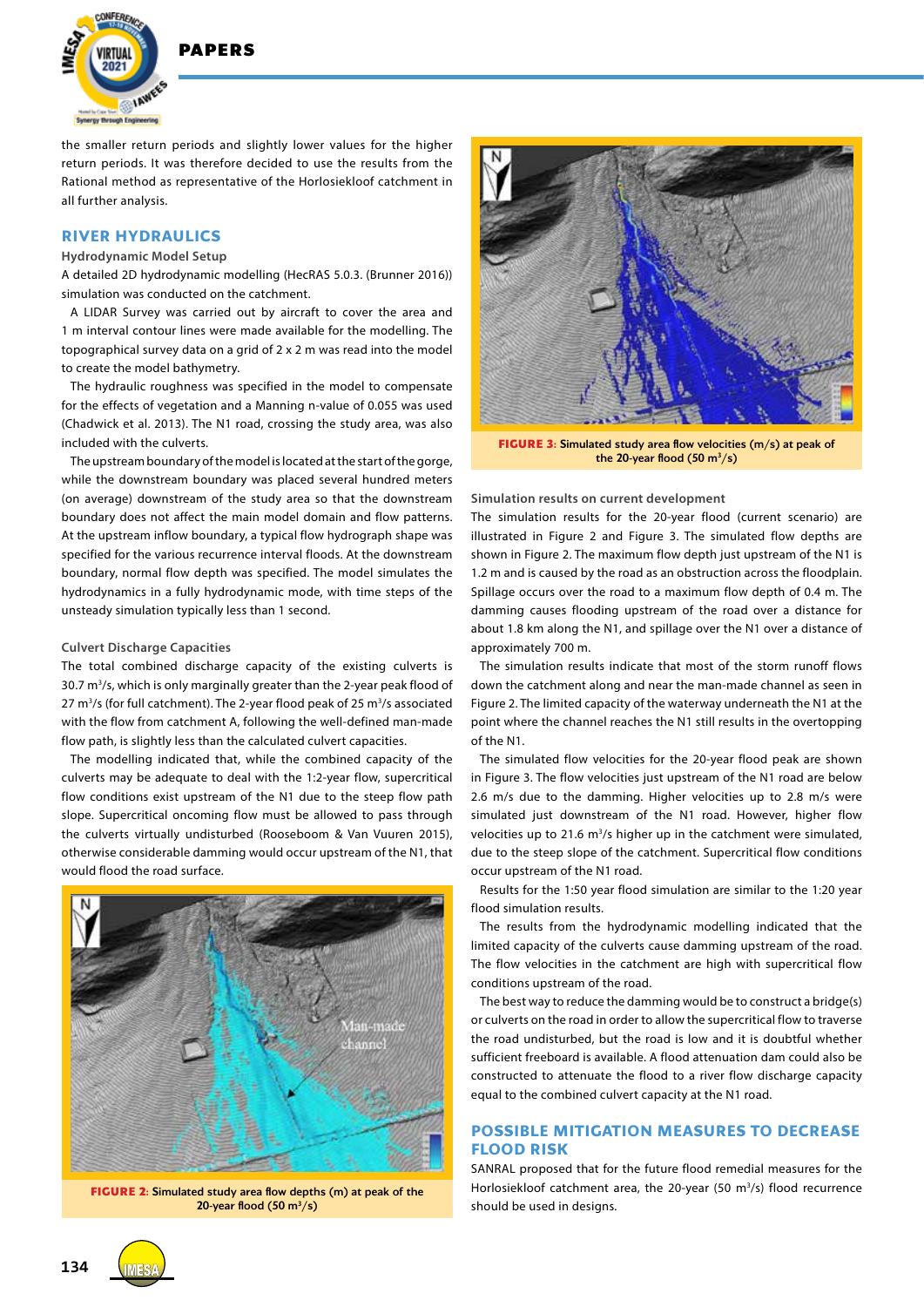**3S Media**

**3S Media** 



**FIGURE 4:** Proposed attenuation dam site

The following long-term flood mitigation measures were considered: • Upgrade of N1 culvert discharge capacity.

• Flood attenuation dam.

#### **Upgrade of N1 culvert discharge capacity**

It is proposed that the discharge capacity of the existing culverts near the man-made channel be upgraded, and that additional culverts be constructed in certain areas to convey the 1:20 year flood (50  $m^3/s$ ).

All the culverts (existing, as well as additional culverts) have to be designed with intake structures and USBR type stilling basins at the upstream and downstream end respectively.

The natural ground levels upstream of all the culverts has to be lowered so that a hydraulic jump would form upstream of the N1, forcing the supercritical flow to return to subcritical flow conditions. The discharge capacity of the culverts has to be adequate so that the hydraulic jump would remain upstream of the N1, thus preventing flooding of the road. The damming height upstream of the N1 has to be at least 10% greater than the required water depth in order to sustain a stable hydraulic jump.

#### **Flood attenuation dam**

The intension with a flood attenuation dam is that it is used to attenuate the flood to the available culvert discharge capacity at the N1. The dam is normally empty and has a bottom outlet.

#### **TABLE 7:** Flood attenuation dam required heights

**Flood attenuation dam characteristic with 1:20 year inflow hydrograph Flood peak target 2 year 5 year** Maximum outflow 26.8 35.1 Culvert height (d) (m) 1.8 1.4 Culvert width (b)  $(m)$  1.6 1.6 Number of culverts  $\begin{array}{ccc} 1 & 2 \end{array}$ Bottom dam elevation (masl) 521 Dam height (h) (excl. freeboard) (m)  $8.3$  6

Dam crest (excl. freeboard) (masl) 529.3 527 Total wall length (m) 354 324

Problems associated with attenuation dams are bed aggradation upstream and degradation downstream of the dam, as well as attenuation of small floods, not only large floods. The sinuosity of the main channel of the river downstream of the dam may also change as the river has less sediment to transport (initially following dam construction) and would experience smaller floods. The possible dam site that was investigated is shown in Figure 4.

Table 7 summarises the dam characteristics for different outflows. The proposed peak release discharges investigated were 25 m<sup>3</sup>/s (2-year flood peak) and 34 m<sup>3</sup>/s (5-year flood peak).

For the scenario where the outflow hydrograph peak is equal to the 2-year flood peak (25 m<sup>3</sup>/s), the natural ground levels upstream of all the N1 culverts has to be lowered to form a hydraulic jump upstream of the road, forcing the supercritical flow from the attenuation dam to return to subcritical flow conditions. However, for the scenario where the outflow hydrograph peak is greater than the 2-year flood peak, the joint capacity of the existing N1 culverts near the man-made channel must be upgraded, and additional culverts are required in order to allow the outflow from the attenuation dam to traverse the N1 undisturbed. Concomitant with the upgrading of the culverts, the ground level upstream of all the N1 culverts have to be lowered to obtain subcritical flow conditions. For both scenarios, the capacity of the culverts has to be adequate so that the hydraulic jump would remain upstream of the N1 and not flood the road. The damming height upstream of the N1 has to be at least 10% greater than the required water depth in order to sustain a stable hydraulic jump. All culverts underneath the N1 must be designed with a USBR type stilling basin at the downstream end.

The simulation results for the study area with an attenuation dam with the 20 year flood as the inflow hydrograph and the 2 year flood peak (25  $m^3/s$ ) as the outflow hydrograph are illustrated in Figure 5 (flow depths) and Figure 6 (flow velocities). The number of culverts and culvert dimensions underneath the N1 road, as well as the ground levels upstream of the road were not amended for the simulations done on the study area with an attenuation dam.

Figure 5 to Figure 6 indicate that the supercritical flow downstream of the dam (2-year flood peak) still cause spillage over the road. If the ground levels upstream of all the culverts is lowered to form a hydraulic jump to create subcritical flow conditions for this scenario, the flood risk might be reduced.



**FIGURE 5:** Simulated attenuation dam flow depths (m) at 20-year inflow peak (50  $\text{m}^3/\text{s}$ ) and 2-year peak outflow (25  $\text{m}^3/\text{s}$ )



IMESA **135**